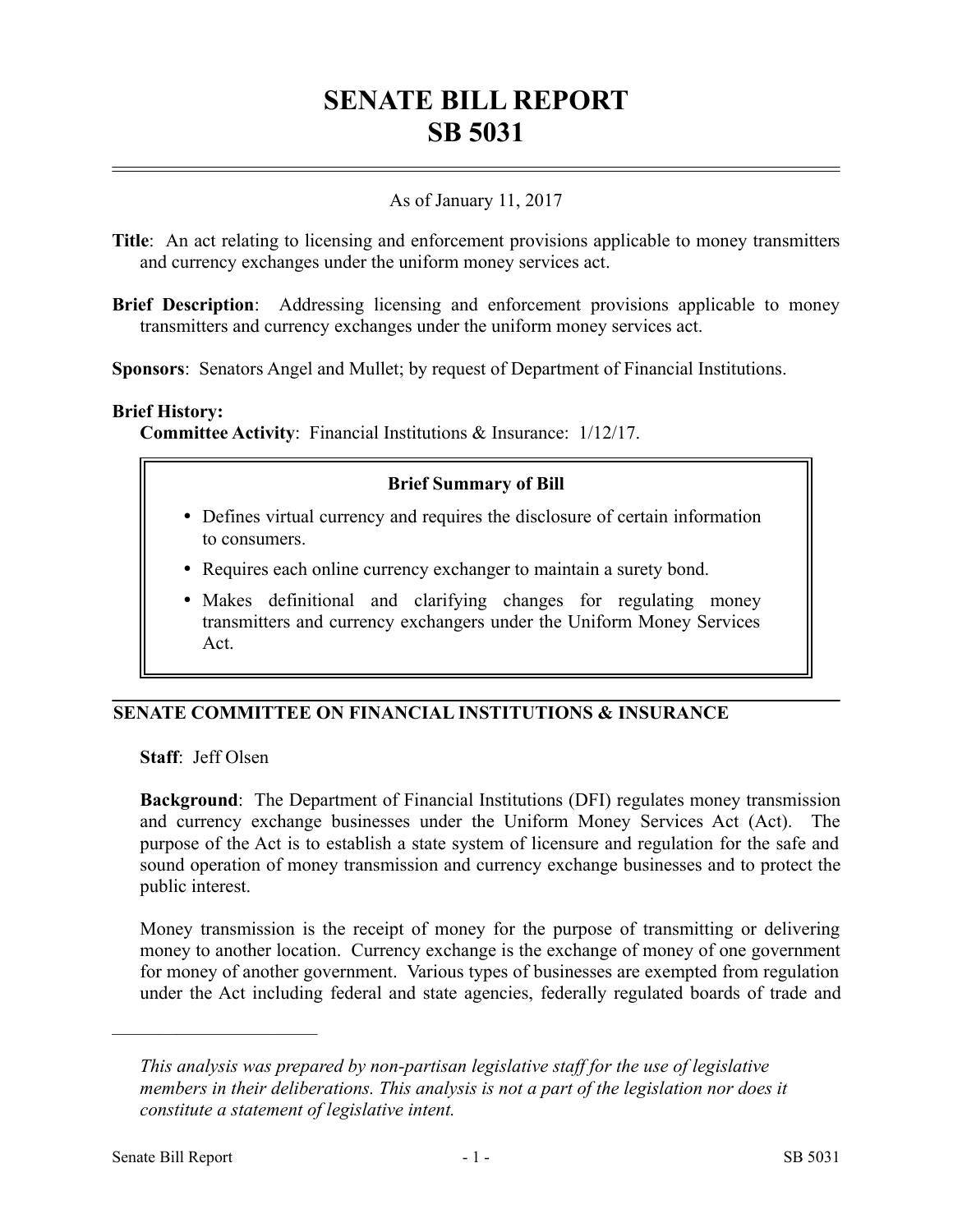commission merchants, clearing agencies, insurance companies, escrow agents, and other specified agencies.

Money transmitters are required to maintain a surety bond or other security of at least \$10,000 and not exceed \$550,000. The Director of the DFI may increase the amount of bond or security required up to \$1 million when necessary, if the financial condition of a money transmitter requires it. Currency exchangers are not required to maintain surety bonds.

**Summary of Bill**: Virtual Currency. The definition of money transmission includes receiving virtual currency. A money transmitter licensee transmitting virtual currencies must hold like-kind virtual currencies in the same volume obligated to consumers. Virtual currency means a digital representation of value used as a medium of exchange, a unit of account, or a store of value. Virtual currency licensees must provide information to any person seeking to use the licensee's products or services including a schedule of fees and charges, whether the product or services are insured, whether the transfer is irrevocable, the licensee's liability for mistakes, and additional disclosures as required by the Director established in rule. When applying for a license, a virtual currency money transmitter must provide a third-party security audit of their electronic systems to the DFI.

Bond Requirements. Each online currency exchanger must maintain a surety bond in an amount based on the previous year's currency exchange volume. The minimum surety bond must be at least \$10,000 and not exceed \$50,000 and the surety bond must run to the state of Washington. The Director of the DFI may issue a temporary cease and desist order if an online currency exchanger does not maintain a surety bond in the required amount. The Director may increase the amount of the bond up to a maximum of \$1 million based on the nature and volume of business activities and the financial health of the company.

The ability for the DFI to increase bond requirements up to \$1 million for money transmitters may be based on the nature and volume of business activities in addition to the financial health of the company. Security in lieu of bonds is no longer available for money transmitters.

Exclusions from the Act. The following are excluded from regulation under the Act including a person:

- who is a contracted service provider of a financial institution that provides processing, clearing, or settlement services in connection with wire transfers, credit and debit card transactions, prepaid access transactions or similar fund transfers;
- that facilitates payment for goods and services using bank secrecy act regulated institutions;
- that transmits wages or employee benefits on behalf of employers when the money transmission or currency exchange is an ancillary service; or
- the lawful business of bookkeeping or accounting where money transmission or currency exchange is an ancillary service.

Additional Changes to the Act. Civil penalties are clarified to not exceed \$100 per violation per day for each day the violation is outstanding. The definition of stored value is changed to prepaid access. Prepaid access means access to money that has been paid in advance and can be retrieved through an electronic device or vehicle. Money transmission does not include